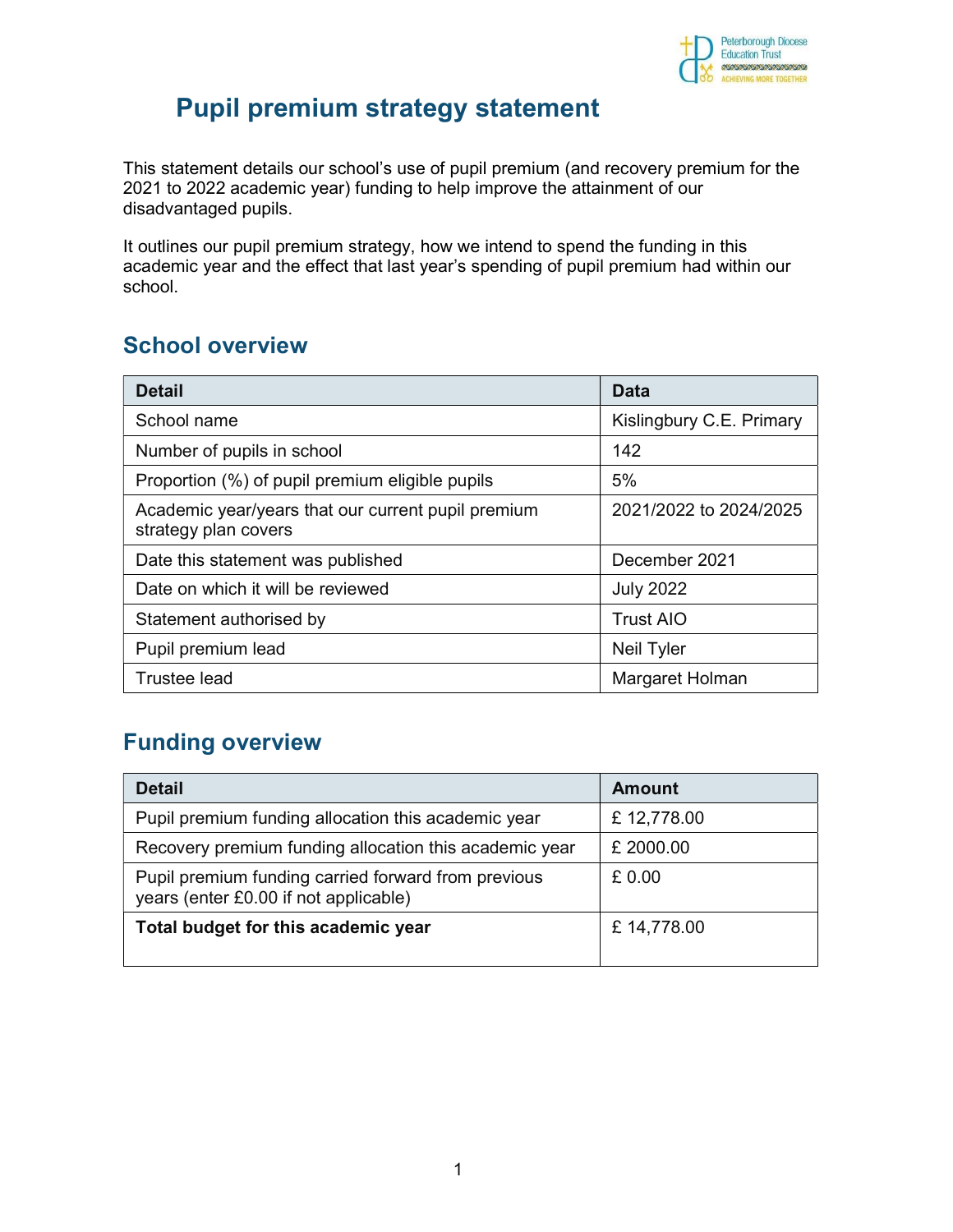

# Part A: Pupil premium strategy plan

# Statement of intent

We aim for every child, within our school, to experience an excellent education and to realise their God-given potential to flourish.

Improving the achievement of disadvantaged pupils is integral to all key priorities in our improvement plan relating to the quality of education. Our intention is that all pupils, irrespective of their background or the challenges they face, make good progress across all subject areas. Our goal is to ensure that no child is left behind socially, or academically because of disadvantage.

We fully embrace research evidence regarding effective spending of pupil premium funding to focus on the challenges identified for our disadvantaged pupils including those pupils who are vulnerable and need extra support e.g. pupils who are or have been in contact with a social worker.

Our three- tiered approach has high quality teaching at the core of our pupil premium strategy proven to have the greatest impact on closing the disadvantage gap and at the same time will benefit the non-disadvantaged pupils in our school.

In addition to discussions, observations and responsive teaching, we use a range of assessments including standardised scores and gap analyses to identify specific areas to be addressed to enable our disadvantage pupils to achieve.

All colleagues take responsibility for our whole school approach for disadvantaged pupils' outcomes and raise expectations of what they can achieve.

# **Challenges**

This details the key challenges to achievement that we have identified among our disadvantaged pupils.

| <b>Challenge</b><br>number | <b>Detail of challenge</b>                                                                                                                                                                                                                                                   | Links<br>to Tiers |
|----------------------------|------------------------------------------------------------------------------------------------------------------------------------------------------------------------------------------------------------------------------------------------------------------------------|-------------------|
|                            | Assessments, observations, and discussions with pupils suggest<br>disadvantaged pupils generally have greater difficulties with phonics<br>than their peers. This negatively impacts their development as readers                                                            | 1, 2              |
| 2                          | Assessments, observations, and discussions with pupils suggest<br>disadvantaged pupils generally have greater difficulties in developing<br>and applying their key reading strategies to reading comprehension in<br>KS2 than their peers in readiness for secondary school. | 1, 2              |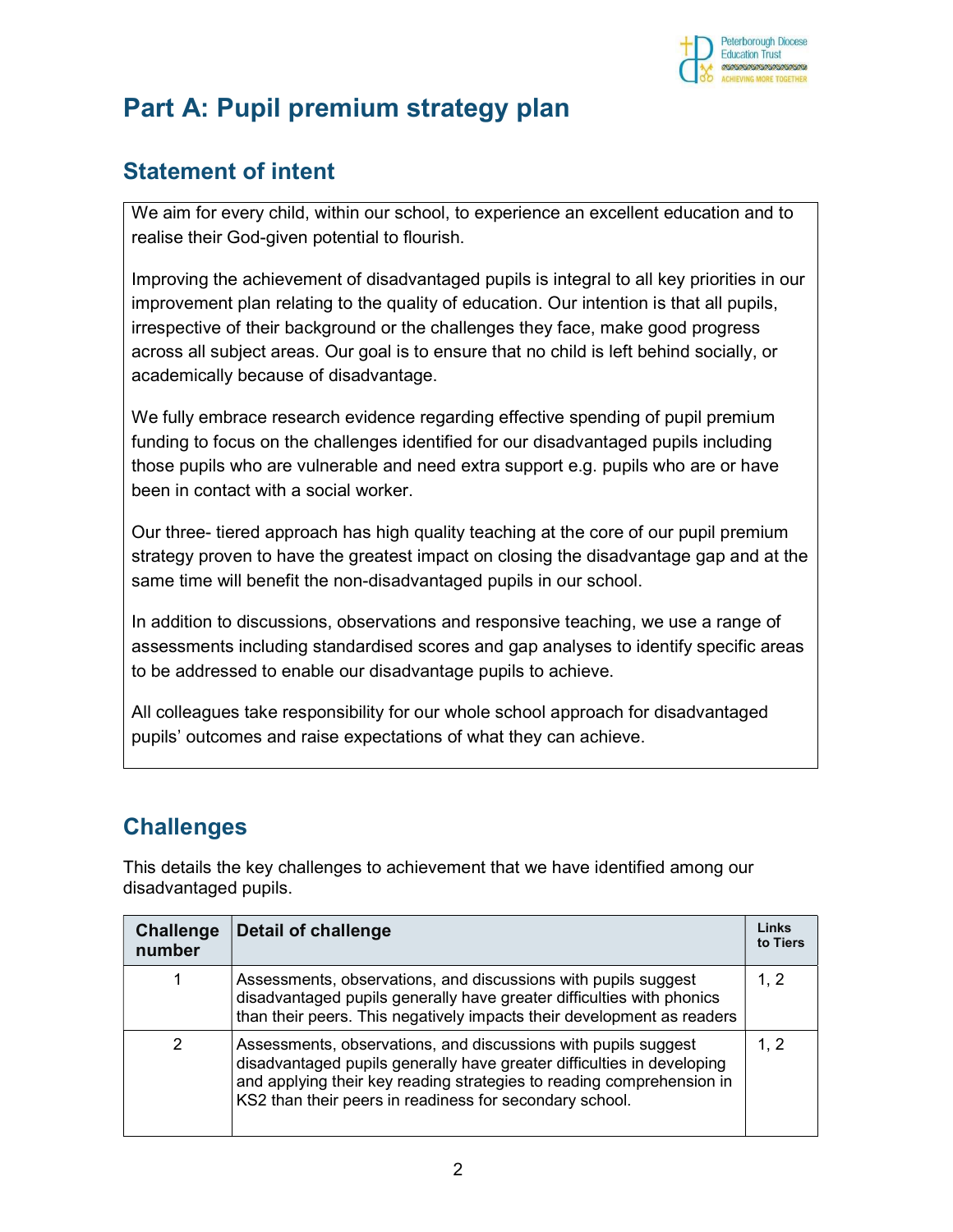

| Assessments, observations, and discussions with pupils suggest<br>disadvantaged pupils generally have greater difficulties in developing<br>their knowledge of language, gained from stories, plays, poetry, non-<br>fiction and textbooks to support their facility as writers in KS2 in<br>readiness for secondary school.                                                                                 | 1, 2 |
|--------------------------------------------------------------------------------------------------------------------------------------------------------------------------------------------------------------------------------------------------------------------------------------------------------------------------------------------------------------------------------------------------------------|------|
| Assessments, observations, and discussions with pupils indicate<br>underdeveloped oral language skills and vocabulary gaps among<br>many disadvantaged pupils. These are evident from Reception<br>through to KS2 and in general, are more prevalent among our<br>disadvantaged pupils than their peers.                                                                                                     | 1, 2 |
| Our assessments and observations indicate that the education and<br>wellbeing of many of our disadvantaged pupils have been impacted by<br>partial school closures to a greater extent than for other pupils. These<br>findings are supported by national studies.                                                                                                                                           | 1, 2 |
| This has resulted in significant knowledge gaps leading to pupils falling<br>further behind age-related expectations, especially in maths.                                                                                                                                                                                                                                                                   |      |
| Our assessments (including wellbeing survey), observations and dis-<br>cussions with pupils and families have identified social and emotional<br>issues for many pupils, notably due to family breakdown, family and<br>pupil mental health and a lack of cultural capital development during<br>school closure. These challenges particularly affect disadvantaged pu-<br>pils, including their attainment. | 3    |
| Teacher referrals for support markedly increased during the pandemic.<br>22 pupils (15%) now regularly see our FSW (9 of whom are<br>disadvantaged) She provides additional support with social and<br>emotional needs to the children and in some cases their families                                                                                                                                      |      |
| Our observations and discussions with parents and families have<br>shown the period of lock down and school closures have limited the<br>opportunity for extra-curricular and enrichment enhancement.                                                                                                                                                                                                        | 3    |
|                                                                                                                                                                                                                                                                                                                                                                                                              |      |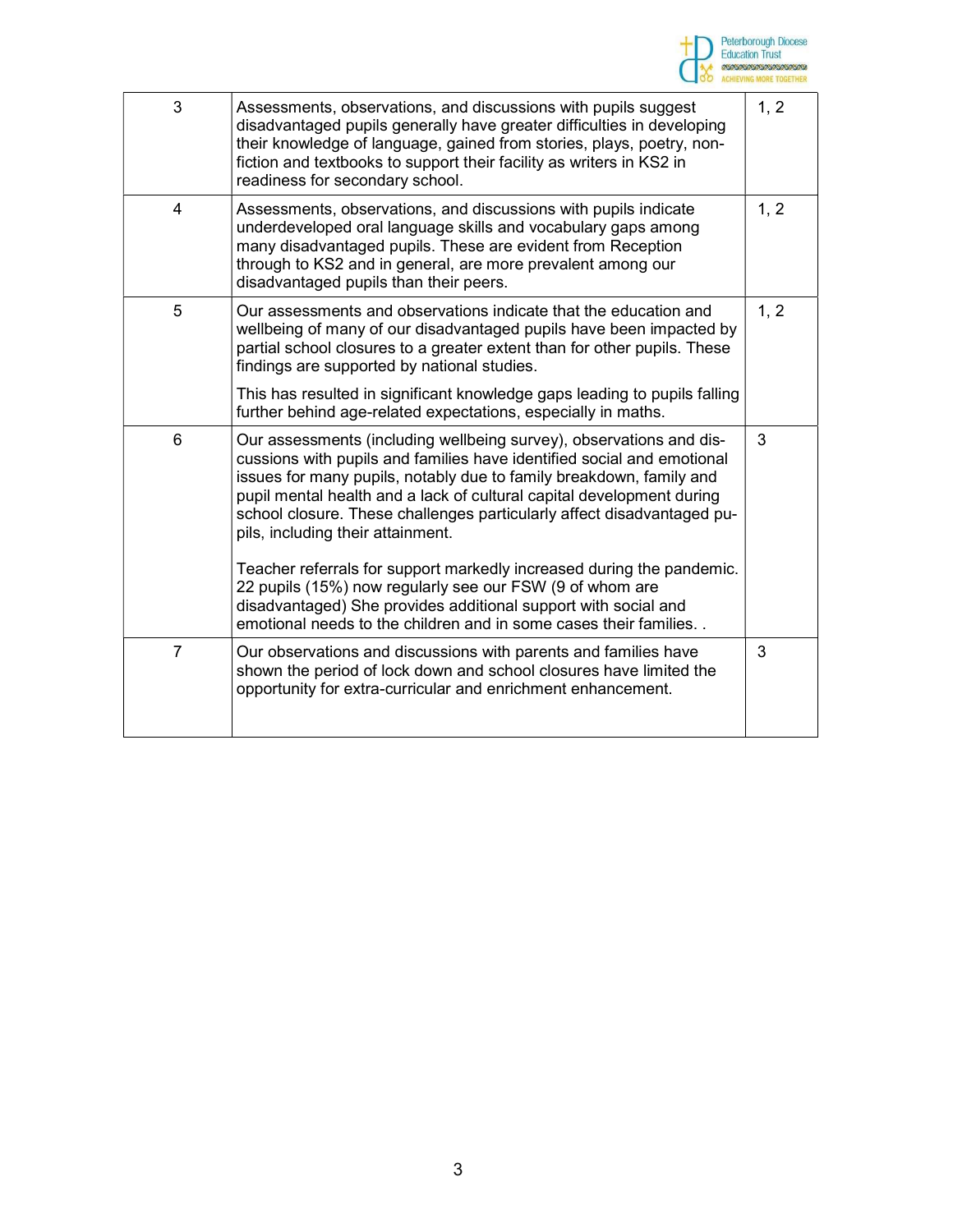

#### Intended outcomes

This explains the outcomes we are aiming for by the end of our current strategy plan, and how we will measure whether they have been achieved.

| <b>Intended outcome</b>                                                                                                                                  | Challenge<br><b>Number</b> | <b>Success criteria</b>                                                                                                                                                                                                                                                  |
|----------------------------------------------------------------------------------------------------------------------------------------------------------|----------------------------|--------------------------------------------------------------------------------------------------------------------------------------------------------------------------------------------------------------------------------------------------------------------------|
| Improved phonics outcomes for<br>disadvantaged pupils.                                                                                                   | 1                          | Phonics outcomes in 2023/24 show that more<br>than 80% of disadvantaged pupils met the<br>expected standard in the phonics screening<br>check on average over the last three years.                                                                                      |
| Improved reading attainment<br>among disadvantaged pupils at<br>the end of KS2.                                                                          | $\overline{2}$             | KS2 reading outcomes in 2023/24 show that<br>more than 80% of disadvantaged pupils met<br>the expected standard on average over the last<br>three years.                                                                                                                 |
| Improved writing attainment<br>among disadvantaged pupils at<br>the end of KS2.                                                                          | 3                          | KS2 writing outcomes in 2023/24 show that<br>more than 75% of disadvantaged pupils met<br>the expected standard on average over the last<br>three years.                                                                                                                 |
| Improved oral language skills and<br>vocabulary among disadvantaged<br>pupils.                                                                           | 4                          | Assessments and observations indicate<br>significantly improved oral language among<br>disadvantaged pupils. This is evident when<br>triangulated with other sources of evidence,<br>including engagement in lessons, book scrutiny<br>and ongoing formative assessment. |
| Improved maths attainment for<br>disadvantaged pupils at the end<br>of KS2.                                                                              | 5                          | KS2 maths outcomes in 2023/24 show that<br>more than 80% of disadvantaged pupils met<br>the expected standard on average over the last<br>three years.                                                                                                                   |
| To achieve and sustain improved<br>wellbeing for all pupils in our                                                                                       | 6                          | Sustained high levels of wellbeing from<br>2023/24 demonstrated by:                                                                                                                                                                                                      |
| school, particularly our<br>disadvantaged pupils                                                                                                         |                            | qualitative data from student voice, student<br>$\bullet$<br>and parent surveys and teacher observa-<br>tions                                                                                                                                                            |
|                                                                                                                                                          |                            | a significant reduction in pupil concerns and<br>$\bullet$<br>worries being relayed through staff and the<br><b>FSW</b>                                                                                                                                                  |
| To achieve and sustain improved<br>wellbeing and increased cultural<br>capital for all pupils in our school,<br>particularly our disadvantaged<br>pupils | 6,7                        | A marked increase in participation in enrich-<br>ment activities, particularly among disadvan-<br>taged pupils.                                                                                                                                                          |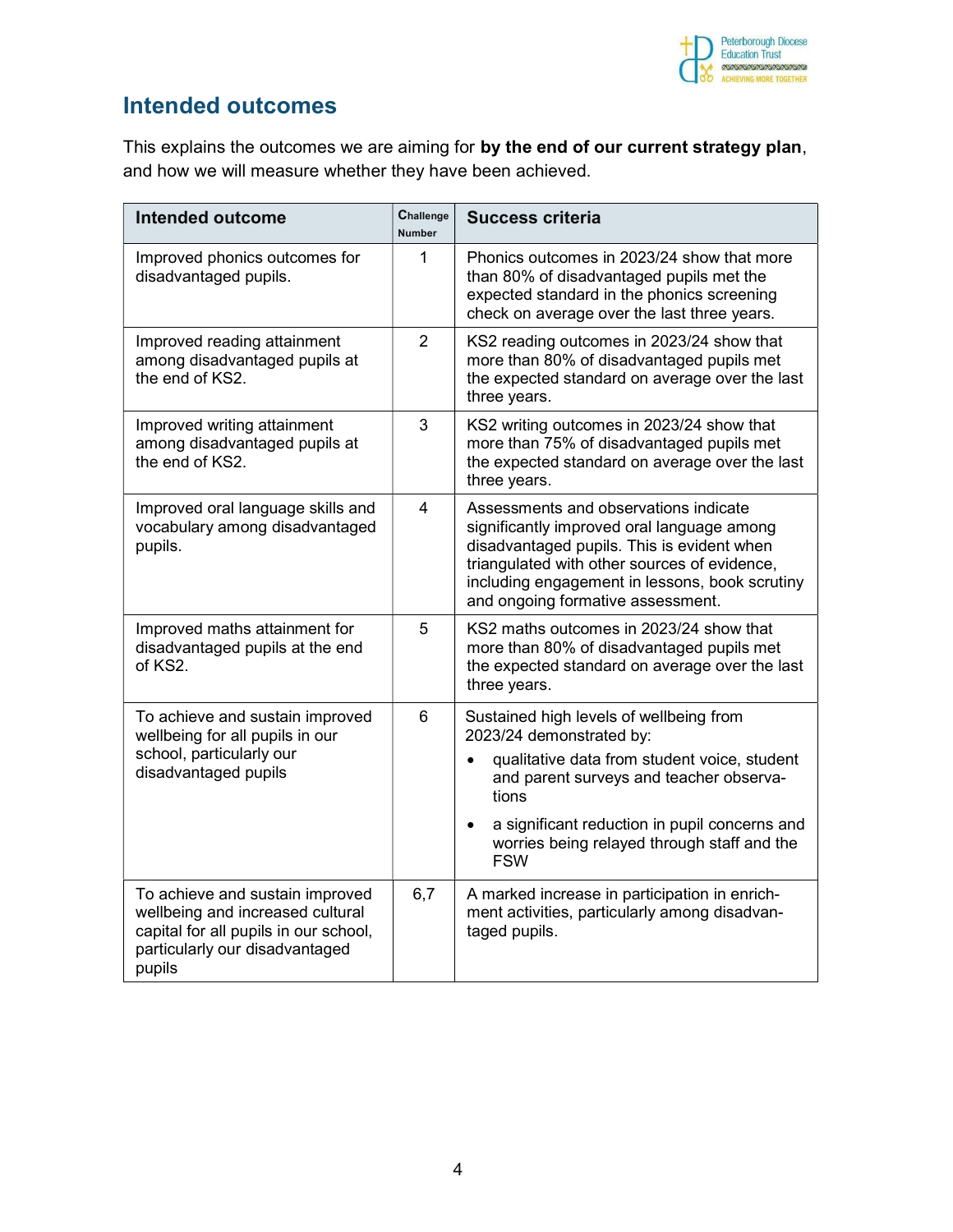

# Activity in this academic year

This details how we intend to spend our pupil premium (and recovery premium funding) this academic year to address the challenges listed above.

#### Tier 1: Teaching (for example, CPD, recruitment and retention)

Budgeted cost: £ 3,430.00

| <b>Activity</b>                                                                                                                                                                                                                                                                                                                     | Evidence that supports this approach                                                                                                                                                                                                                                                                                                               | <b>Challenge</b><br>number(s)<br>addressed |
|-------------------------------------------------------------------------------------------------------------------------------------------------------------------------------------------------------------------------------------------------------------------------------------------------------------------------------------|----------------------------------------------------------------------------------------------------------------------------------------------------------------------------------------------------------------------------------------------------------------------------------------------------------------------------------------------------|--------------------------------------------|
| Purchase of standardised tests<br>and MARK analyses for reading<br>and maths.                                                                                                                                                                                                                                                       | Standardised tests can provide reliable<br>insights into the specific strengths and<br>weaknesses of each pupil to help ensure<br>they receive the correct additional support<br>through interventions or teacher instruction:<br>Standardised tests   Assessing and<br>Monitoring Pupil Progress   Education<br><b>Endowment Foundation   EEF</b> | 2,5                                        |
| Improving quality first teaching<br>(QFT) by focusing on<br>Rosenshine's Principles in<br>Action.<br>We will continue to:<br>• access Trust CPD<br>• commission the external<br>teaching and learning consultant<br>to work with staff throughout the<br>year<br>• maintain a strong focus on QFT<br>in our internal CPD programme. | Single biggest school-based factor in<br>improving outcomes for children is the quality<br>of teaching. The impact of high quality<br>teaching on pupil outcomes is 3x that of any<br>other school based factor (EEF)                                                                                                                              | 1, 2, 3,<br>4, 5,                          |
| Purchase of a DfE validated<br><b>Systematic Synthetic Phonics</b><br>programme to secure stronger<br>phonics teaching for all pupils.<br>We will continue to:<br>• access training by Little Wandle<br>• Provide regular non-contact time<br>for our Phonics Lead to work<br>with class teachers, TAs and<br>external consultants. | Phonics approaches have a strong<br>evidence base that indicates a positive<br>impact on the accuracy of word reading<br>(though not necessarily comprehension),<br>particularly for disadvantaged pupils:<br>Phonics   Toolkit Strand   Education<br>Endowment Foundation   EEF                                                                   | 1                                          |
| To continue to improve our whole<br>school approach to the teaching<br>of reading using quality texts and<br>progression documents.<br>We will continue to:                                                                                                                                                                         | Single biggest school-based factor in<br>improving outcomes for children is the quality<br>of teaching. The impact of high quality<br>teaching on pupil outcomes is 3x that of any<br>other school based factor (EEF)                                                                                                                              | 2,4                                        |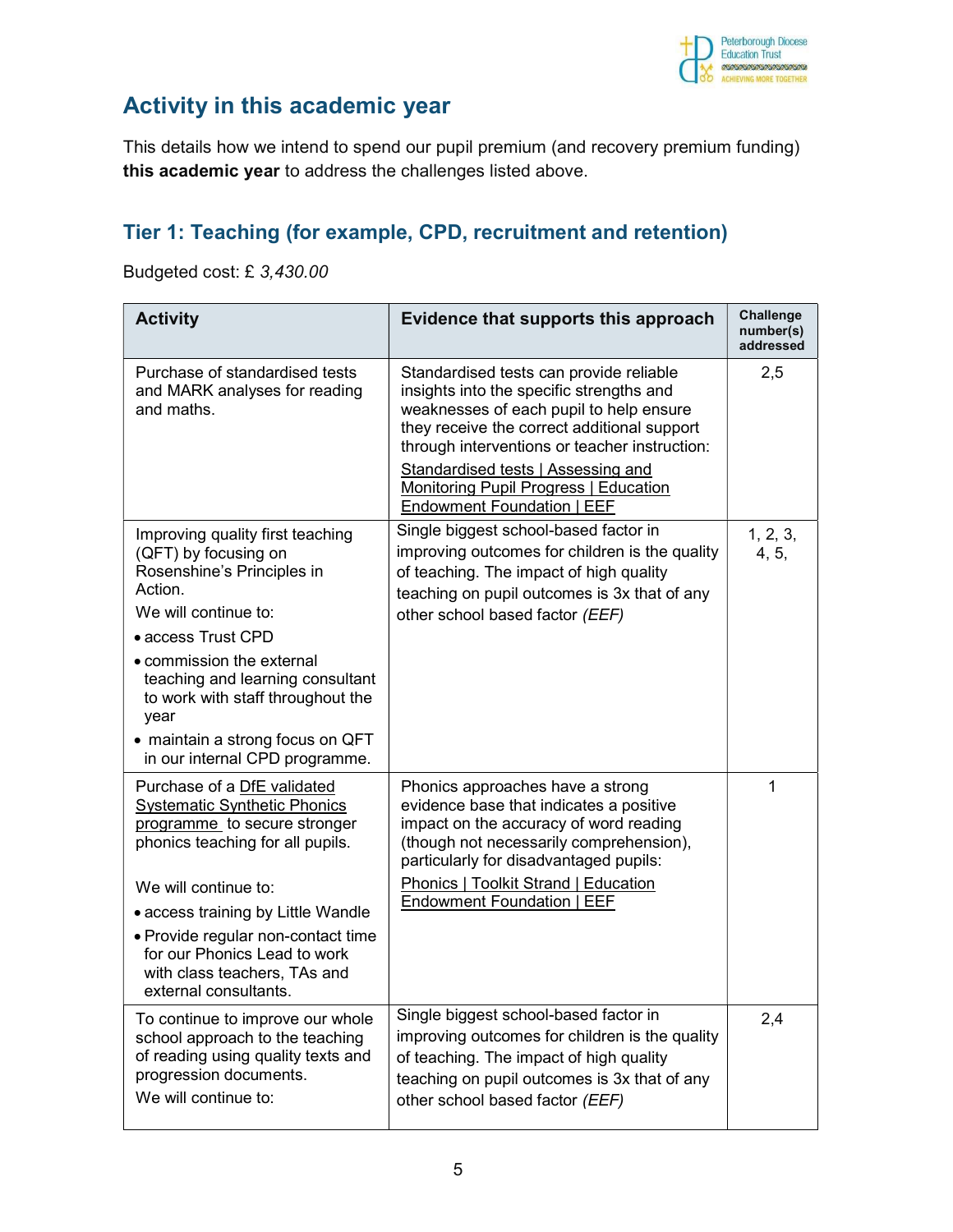

| • Maximise support from the<br>Trusts' Literacy consultant.<br>• Provide regular non-contact time<br>for our English SL to work with<br>class teachers, TAs and<br>external consultants.                                                                                                                                                                          |                                                                                                                                                                                                                       |     |
|-------------------------------------------------------------------------------------------------------------------------------------------------------------------------------------------------------------------------------------------------------------------------------------------------------------------------------------------------------------------|-----------------------------------------------------------------------------------------------------------------------------------------------------------------------------------------------------------------------|-----|
| To continue to improve our whole<br>school approach to the teaching<br>of writing using the sentence<br>stacking approach, quality texts<br>and progression documents.<br>We will continue to:<br>• Maximise support from the<br>Trusts' Literacy consultant.<br>• Provide regular non-contact time<br>for our English SL to work with<br>class teachers, TAs and | Single biggest school-based factor in<br>improving outcomes for children is the quality<br>of teaching. The impact of high quality<br>teaching on pupil outcomes is 3x that of any<br>other school based factor (EEF) | 3,4 |
| external consultants.                                                                                                                                                                                                                                                                                                                                             |                                                                                                                                                                                                                       |     |
| To continue to improve our<br>whole school approach to the<br>teaching of White Rose Maths<br>focusing on fluency, reasoning<br>and problem solving<br>We will continue to:                                                                                                                                                                                       | Single biggest school-based factor in<br>improving outcomes for children is the quality<br>of teaching. The impact of high quality<br>teaching on pupil outcomes is 3x that of any<br>other school based factor (EEF) | 5   |
| • access Trust CPD on maths                                                                                                                                                                                                                                                                                                                                       |                                                                                                                                                                                                                       |     |
| • Maximise support from the<br>Trusts' Maths consultant.                                                                                                                                                                                                                                                                                                          |                                                                                                                                                                                                                       |     |
| • Provide regular non-contact time<br>for our Maths SL to work with<br>class teachers, TAs and<br>external consultants.                                                                                                                                                                                                                                           |                                                                                                                                                                                                                       |     |
|                                                                                                                                                                                                                                                                                                                                                                   |                                                                                                                                                                                                                       |     |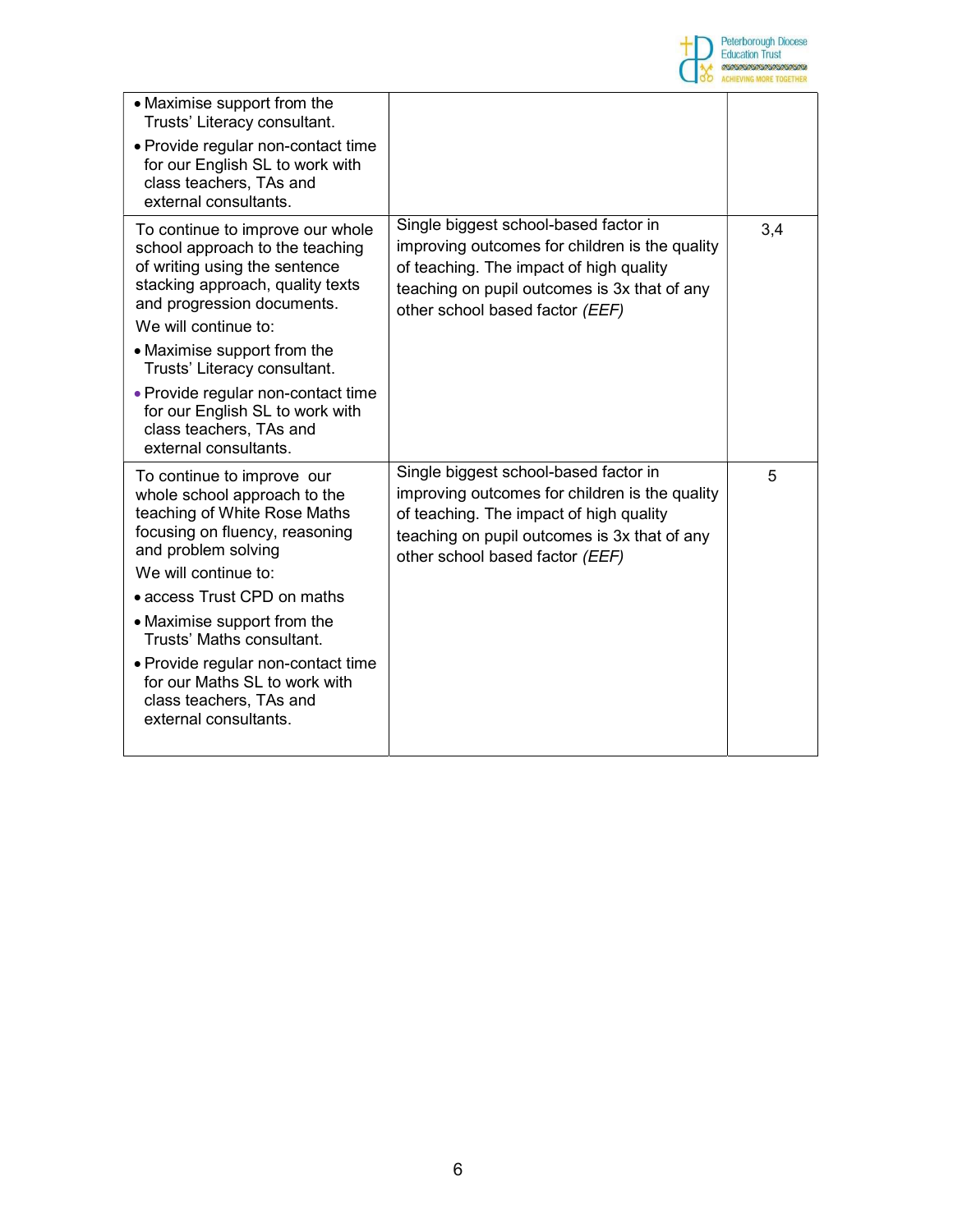

## Tier 2: Targeted academic support (for example, tutoring, one-to-one support structured interventions)

Budgeted cost: £ 7,191.00

| <b>Activity</b>                                                                                                                                                                                             | <b>Evidence that supports this</b><br>approach                                                                                                                                                                                                                                                                                                                                                        | Challenge<br>number(s)<br>addressed |
|-------------------------------------------------------------------------------------------------------------------------------------------------------------------------------------------------------------|-------------------------------------------------------------------------------------------------------------------------------------------------------------------------------------------------------------------------------------------------------------------------------------------------------------------------------------------------------------------------------------------------------|-------------------------------------|
| Senco led interventions for<br>individual and small groups in<br>phonics, reading writing and<br>maths.                                                                                                     | Small group teaching for reading can some-<br>times be more effective than either 1:1 or<br>paired tuition.<br>(Teaching & Learning Toolkit: EEF).                                                                                                                                                                                                                                                    | 1, 2, 3, 4<br>5,                    |
| Additional phonics sessions<br>targeted at disadvantaged<br>pupils who require further<br>phonics support. This will be<br>delivered as part of the<br>phonics scheme 'catch up'<br>and 'keep up' elements. | Phonics approaches have a strong<br>evidence base indicating a positive<br>impact on pupils, particularly from<br>disadvantaged backgrounds. Targeted<br>phonics interventions have been shown<br>to be more effective when delivered as<br>regular sessions over a period up to 12<br>weeks:<br><b>Phonics   Toolkit Strand   Education</b>                                                          | 1                                   |
| Additional reading sessions<br>targeted at disadvantaged<br>pupils who require further<br>reading support.                                                                                                  | <b>Endowment Foundation   EEF</b><br>Tuition targeted at specific needs and<br>knowledge gaps can be an effective<br>method to support low attaining pupils<br>or those falling behind, both one-to-one:<br>One to one tuition   EEF (educationen-<br>dowmentfoundation.org.uk)<br>And in small groups:<br><b>Small group tuition   Toolkit Strand</b><br><b>Education Endowment Foundation   EEF</b> | $\overline{2}$                      |
| Additional writing sessions<br>targeted at disadvantaged<br>pupils who require further<br>writing support.                                                                                                  | Tuition targeted at specific needs and<br>knowledge gaps can be an effective<br>method to support low attaining pupils<br>or those falling behind, both one-to-one:<br>One to one tuition   EEF (educationen-<br>dowmentfoundation.org.uk)<br>And in small groups:<br><b>Small group tuition   Toolkit Strand  </b><br><b>Education Endowment Foundation</b><br><b>EEF</b>                            | 3                                   |
| Implementation of a<br>programme to improve<br>listening, narrative and<br>vocabulary skills for<br>disadvantaged pupils who                                                                                | Oral language interventions can have a<br>positive impact on pupils' language<br>skills. Approaches that focus on<br>speaking, listening and a combination of                                                                                                                                                                                                                                         | 4                                   |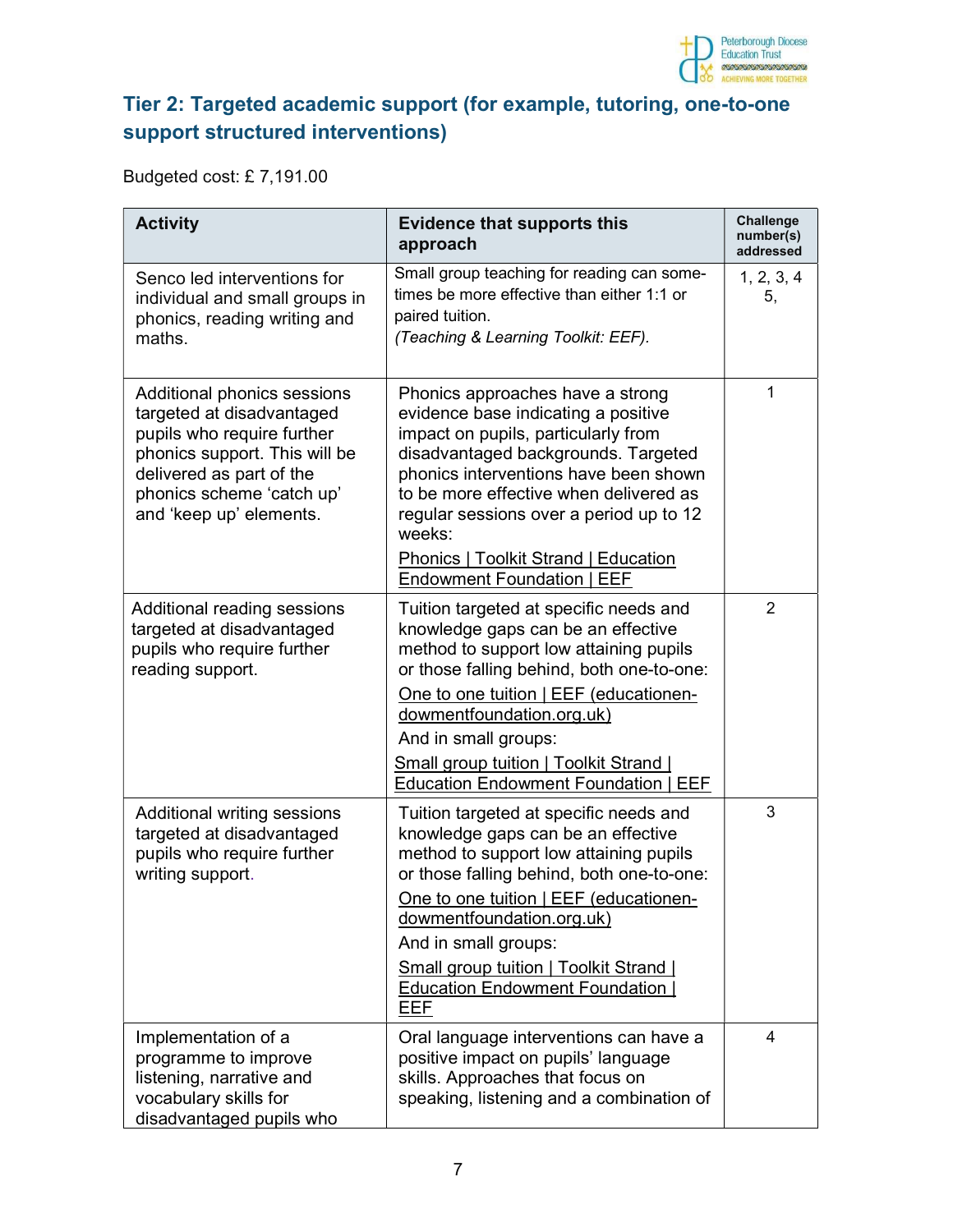

| have relatively low spoken<br>language skills in EYFS and                                              | the two show positive impacts on<br>attainment:                                                                                                                     |    |
|--------------------------------------------------------------------------------------------------------|---------------------------------------------------------------------------------------------------------------------------------------------------------------------|----|
| KS <sub>1</sub>                                                                                        | Oral language interventions   EEF<br>(educationendowmentfoundation.org.uk                                                                                           |    |
| Additional maths sessions<br>targeted at disadvantaged<br>pupils who require further<br>maths support. | Tuition targeted at specific needs and<br>knowledge gaps can be an effective<br>method to support low attaining pupils<br>or those falling behind, both one-to-one: | 5, |
|                                                                                                        | One to one tuition   EEF (educationen-<br>dowmentfoundation.org.uk)                                                                                                 |    |
|                                                                                                        | And in small groups:                                                                                                                                                |    |
|                                                                                                        | <b>Small group tuition   Toolkit Strand  </b><br><b>Education Endowment Foundation</b><br>EEF                                                                       |    |

#### Tier 3: Wider strategies (for example, related to attendance, behaviour, wellbeing)

Budgeted cost: £ 4,155.00

| <b>Activity</b>                                                                                                                                                                                                      | <b>Evidence that supports this</b><br>approach                                                                                                                                                                                                                                                                                                                                | <b>Challenge</b><br>number(s)<br>addressed |
|----------------------------------------------------------------------------------------------------------------------------------------------------------------------------------------------------------------------|-------------------------------------------------------------------------------------------------------------------------------------------------------------------------------------------------------------------------------------------------------------------------------------------------------------------------------------------------------------------------------|--------------------------------------------|
| Funding to support the employment<br>of a school Family Support worker<br>and Mental Health lead                                                                                                                     | The number of referals from staff,<br>parents and from the pupils<br>themselves to the School Family<br>Support worker increased significantly<br>after the Covid 19 lockdown and the<br>initial return with Class bubbles. The<br>input from the FSW had a very<br>positive impact both on the children<br>and their families last year and we<br>need this role to continue | 6                                          |
| To ensure all pupils have equality<br>of access to curriculum<br>enhancement and extra-curricular<br>activities including music, sport and<br>creative / STEM clubs in addition to<br>trips, residentials and visit. | Events organised outside of the<br>regular school day, otherwise<br>known as extracurricular activities<br>(ECAs), are seen by many as a way<br>to enable children to become active<br>citizens in their community and<br>develop soft skills such as self-<br>esteem and resilience (Parveva et<br>al., 2018)                                                                | $\overline{7}$                             |

## Total budgeted cost: £14, 778.00